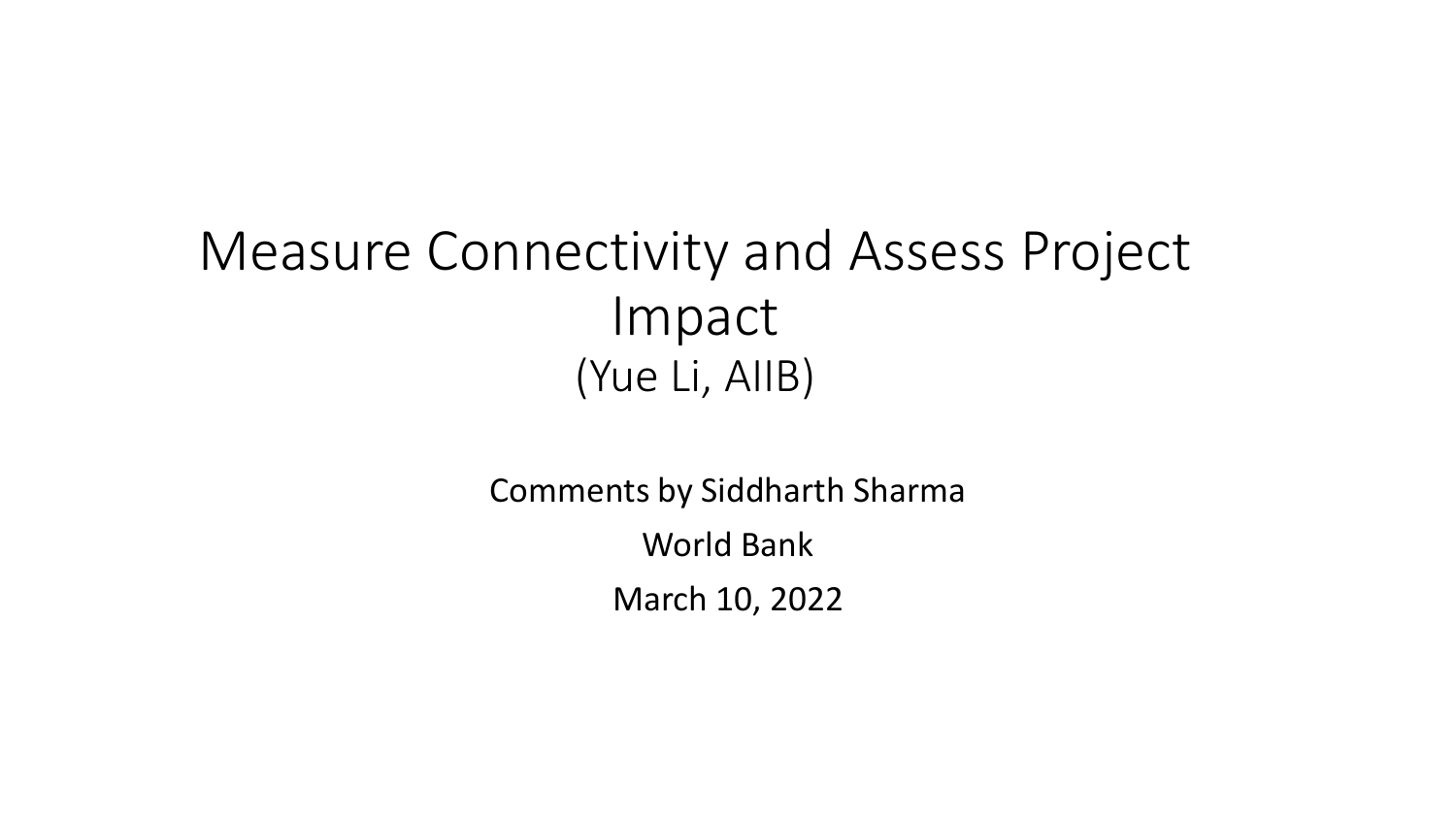### Interpreting Transport Performance Measure

- **Proximity: within 90 minutes** time, assume that one can drive at 80km/hour in a straight line. how many people can one reach in this *ideal* case?  $(80km/hour X 1.5 hr = 120 km)$
- **Accessibility:** within a 90 minutes п. drive, how many people can one reach using existing road network in reality?  $\Box$



- In a sense, it is a measure of the "technical" accessibility gap.
- If the density of road network increases, RTP would increase.
- RTP potentially reflects both efficiency and scale of transport investment.
- Would adjusting for total road length (by quality) within the 120 KM radius bring it closer to a measure of transport network efficiency?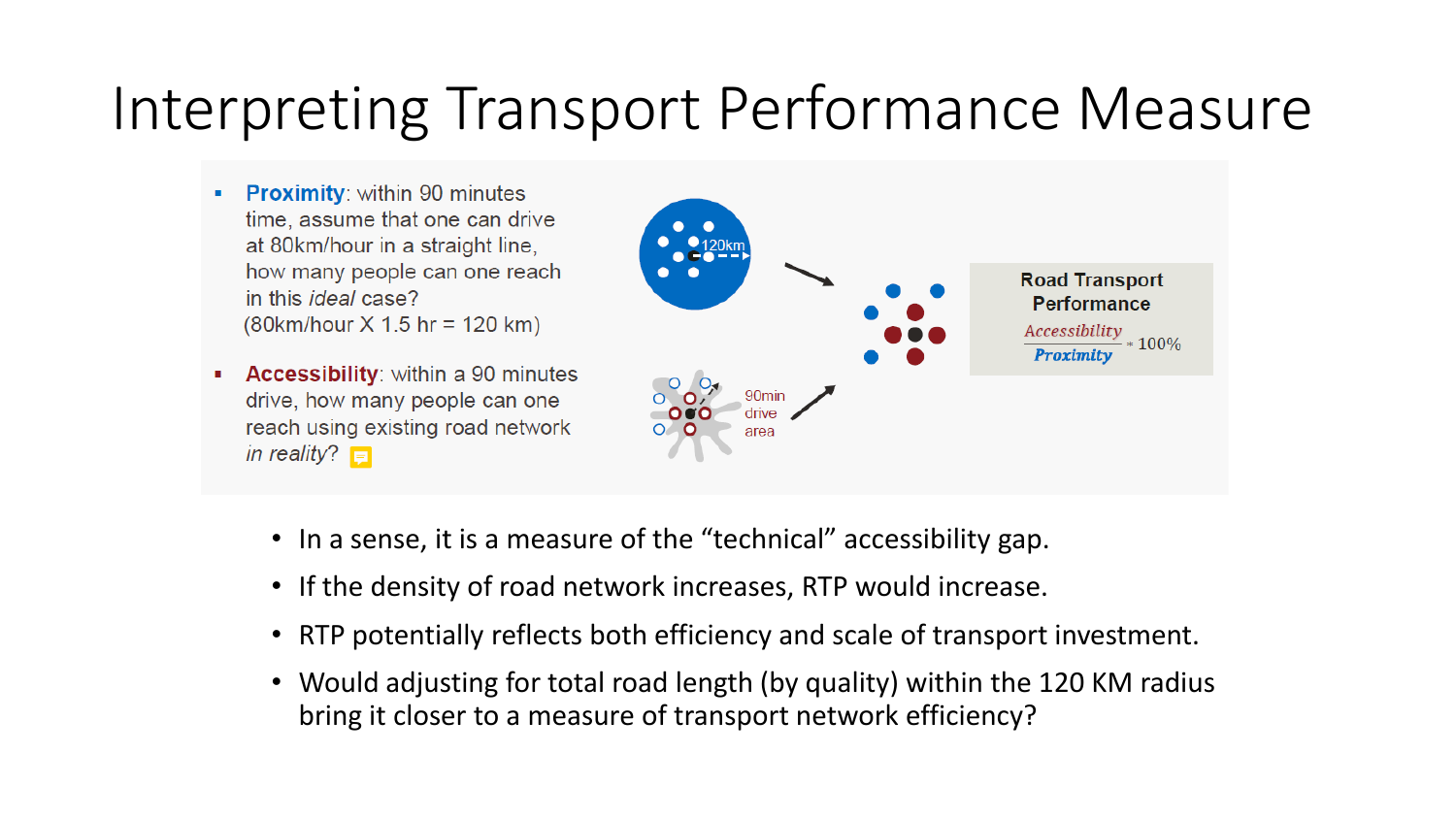## Interpreting RTP II



- RTP may depend on how the population is distributed
- For example, RTP is high along coastal areas, perhaps because population is linearly distributed
- Consider how to control for such factors when comparing RTPs.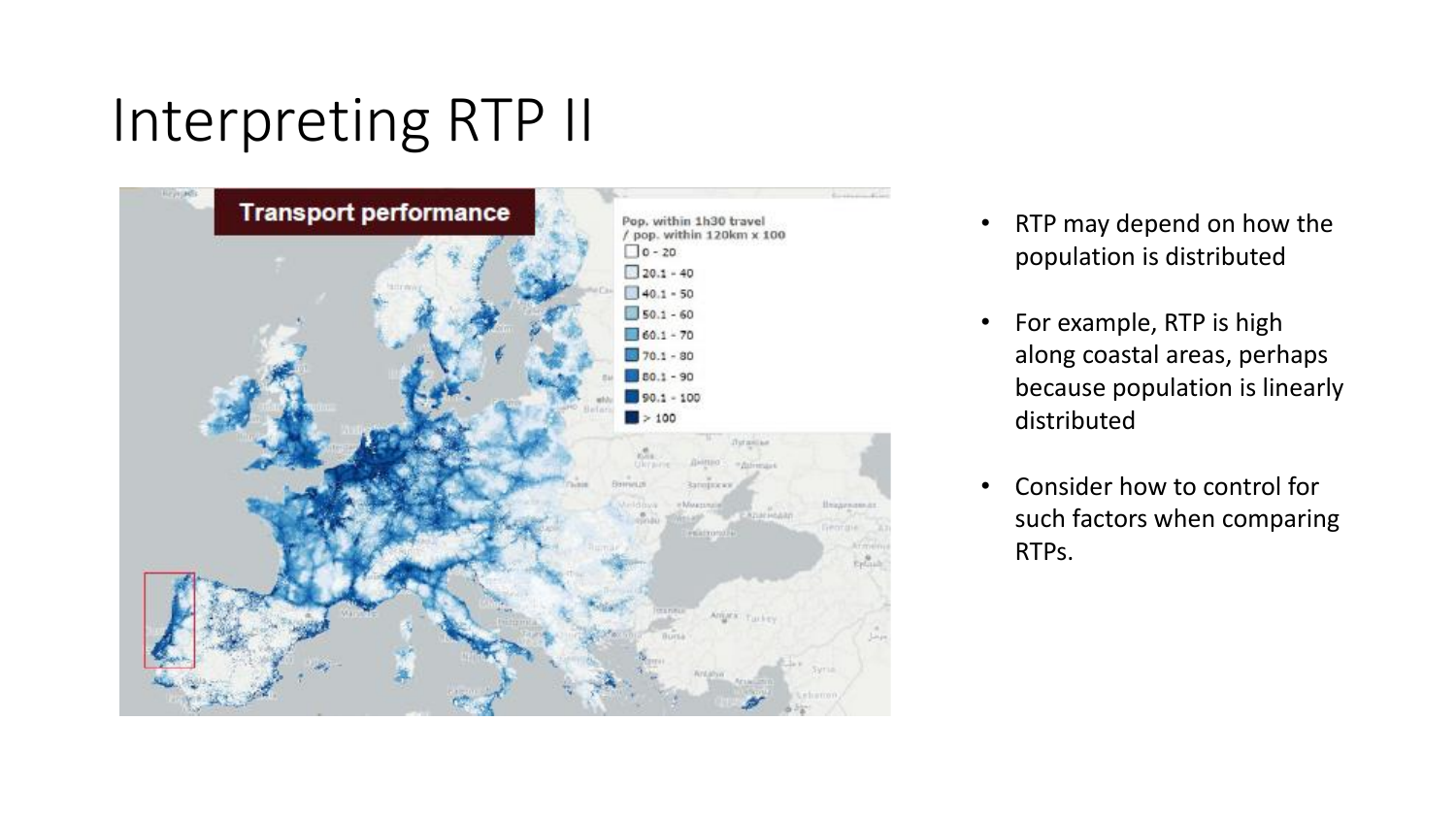## Role of endogenous mobility

- If people and firms move to be closer to roads, then the RTP would increase over time.
- Europe's RTP may be higher because the road network is older, and people have had a longer time to adjust location in response to it.
	- Is there data on transport network vintage?
- Higher RTP could reflect greater factor mobility and more efficient land markets.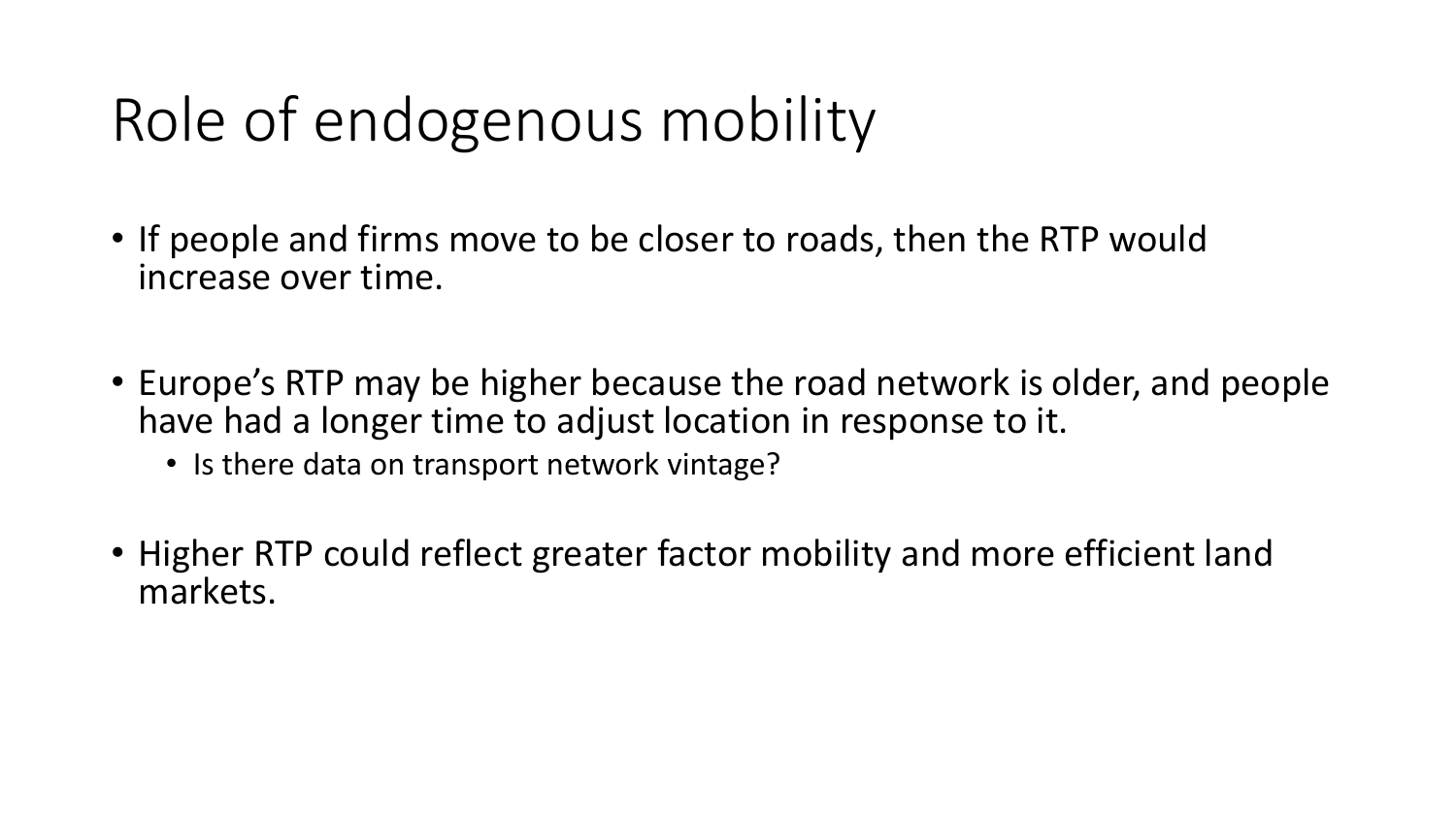#### How should policymakers use measures such as the RTP?

- Evaluate "efficiency" of transport network design:
	- Weak correlation between public expenditure and RTP is interesting.
- Targeting investments:
	- Which locations do we want to prioritize for increasing RTP?
	- Should transport investments be targeted to places with the lowest RTP, or to places with the highest marginal impact of investment on RTP.
		- Counterfactual RTPs.
- Impact evaluation:
	- RTP is available at a finer resolution than most "outcome" indicators.
	- Nightlights don't work well at high resolutions.
	- Khachiyan et al. (forthcoming AEJ-I) develop deep learning methods to use daytime satellite imagery to predict income at high resolution.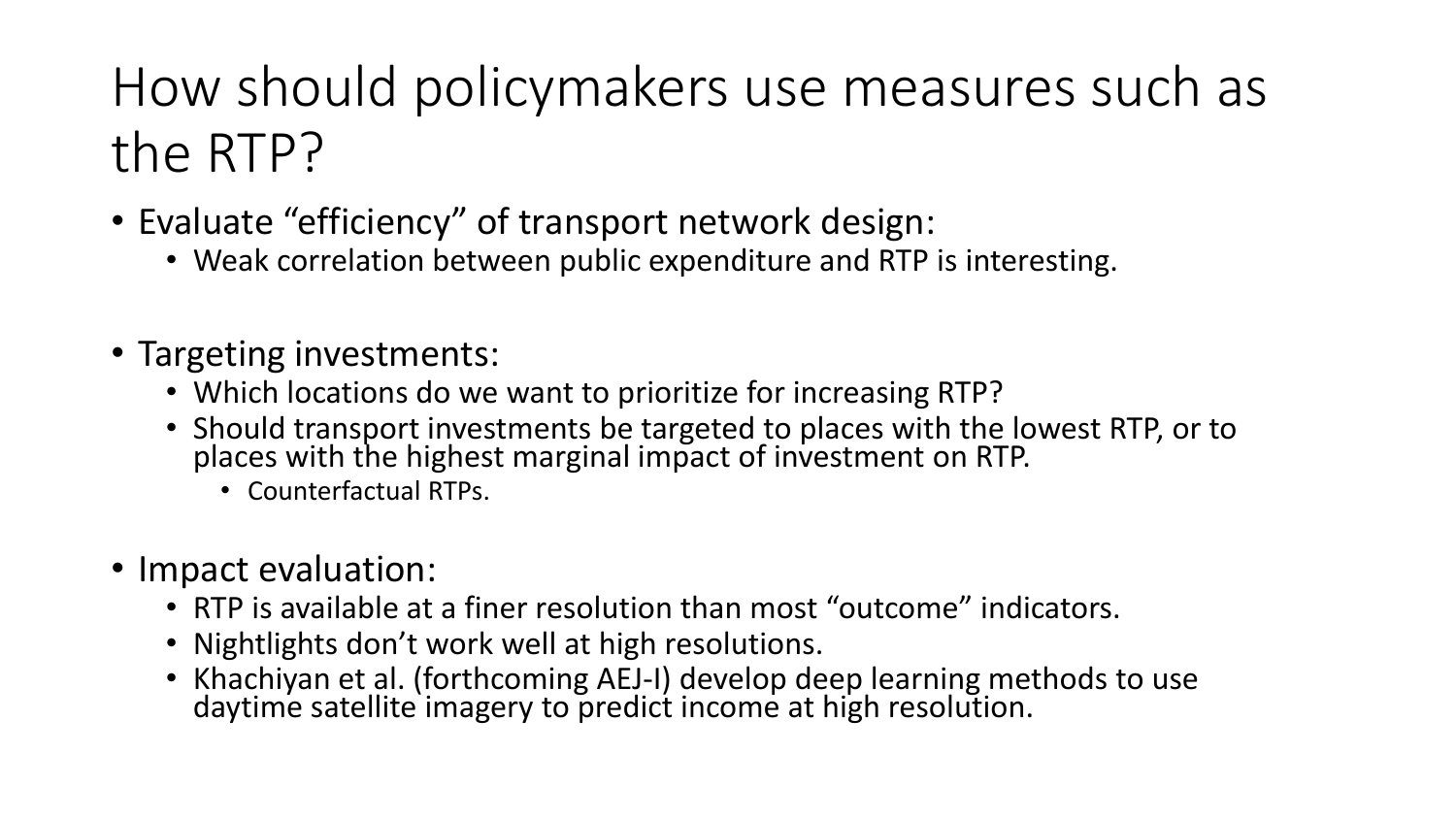# Impact of Rural Roads: Methodology

- Small villages may be receiving other government programs. Did the qualitative interviews yield any information on this?
- Consider using an RDD approach (villages just above and below the 500 population threshold).
- Population is an instrument for treatment. Regressing outcomes on the instruments likely understates the impact of the roads (since treatment won't be perfectly correlated with population threshold)
- Consider checking robustness to dropping the subdistrict with highly clustered treated villages